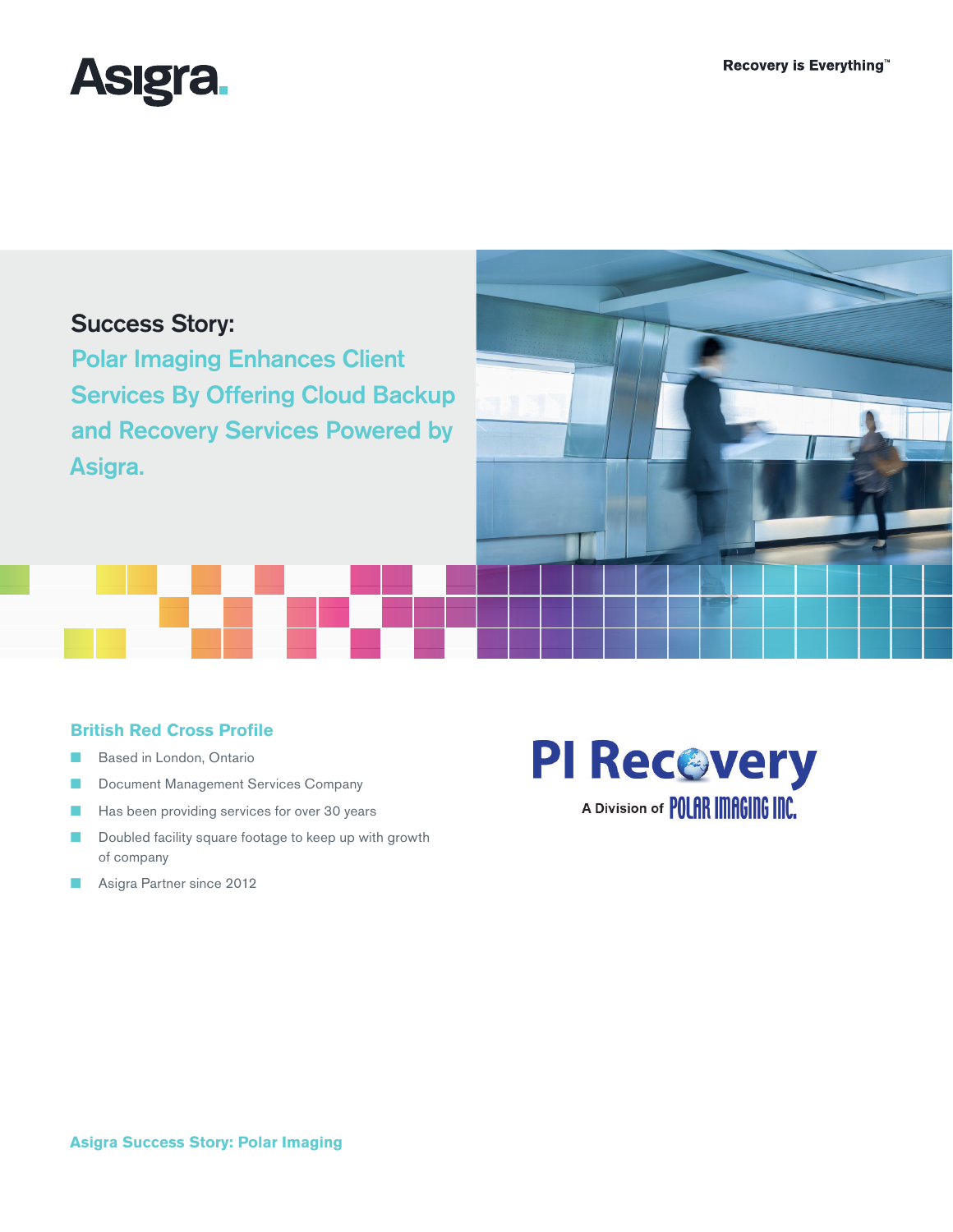

## **A Wide Range of Services**

A full service information management firm, Polar Imaging specializes in document scanning services, on-premise software and cloud-based solutions. With over 30 years of experience, Polar Imaging delivers a broad spectrum of document management services accompanied by a passionate team dedicated to providing comprehensive document management solutions. Clients of Polar Imaging have instant access to an end-to-end electronic solution that maintains security, provides disaster recovery and puts an end to paper and digital sprawl.

An important service that Polar Imaging offers to their clients is PI Recovery, which utilizes the Asigra software platform to perform online backups.

"Using Asigra has allowed our customers to utilize an industry leading backup and recovery solution without making large capital investments. The feedback we've received from clients has been positive – they say it's easy to use and the recovery times are quite impressive."

**Steve Todd, COO, Polar Imaging**

## **Sales and Marketing Support Enables Faster Time To Market**

With over three decades of experience in the industry, Polar Imaging saw the benefits that offering PI Recovery, powered by Asigra, would bring to their clients. "We felt that there was a significant opportunity in offering a solution that would provide world-class backup and recovery of the information we've helped our clients manage for all these decades," said Steve Todd, COO of Polar Imaging.

PI Recovery, powered by Asigra, protects every server, desktop, virtual machine and laptop in an organization, even across multiple locations. It addresses the drawbacks of the traditional tape-based approach. A beneficial feature of Asigra is the agentless architecture. Asigra doesn't need to be installed on every machine that requires backup. Instead, it can be installed on a single machine and reach out over the network to backup all files, operation systems and business critical data. The agentless approach of Asigra means it requires fewer resources than an

agent solution and also creates time savings, as there are no operating system revision issues to handle.

Polar Imaging has leveraged its relationship with Asigra to go beyond offering award-winning technology to clients. With the support of a dedicated partner development manager, Polar Imaging was able to go to market quickly with our new service offering enabling them to start cultivating new business opportunities with existing and prospective clients immediately. Asigra provides value beyond software by giving Polar Imaging access to marketing professionals and sales training programs, all of which are designed to help Polar Imaging grow into the cloud backup and recovery market.

"The amount of support beyond the technological realm that Asigra provides is outstanding," said Todd. "It's encouraging to see Asigra focus so much attention on developing the business side of the relationship. Polar Imaging wanted to build our backup and recovery service with the same integrity and fundamentals that we built our core business on, offering a world-class service with exceptional customer support. We couldn't afford the luxury of developing this type of service with the required decades of experience so partnering with Asigra has been invaluable. "

"Our long-term goal is to develop a strong working relationship with Asigra so that we're able to support our customers with the best technology and service available."

**Steve Todd, COO, Polar Imaging**

### **Impressive Recovery Times**

"Using Asigra has allowed our customers to utilize an industry leading backup and recovery solution without making large capital investments," said Todd. "The feedback we've received from clients has been positive – they say it's easy to use and the recovery times are quite impressive."

Businesses need to manage increasingly large amounts of data, and protecting that data is a top priority. In case of a data loss event, recovering critical business data is crucial, so Polar Imaging works closely with clients to establish Recovery Time Objectives (RTO) and Recovery Point Objectives (RPO) that ensures business continuity.